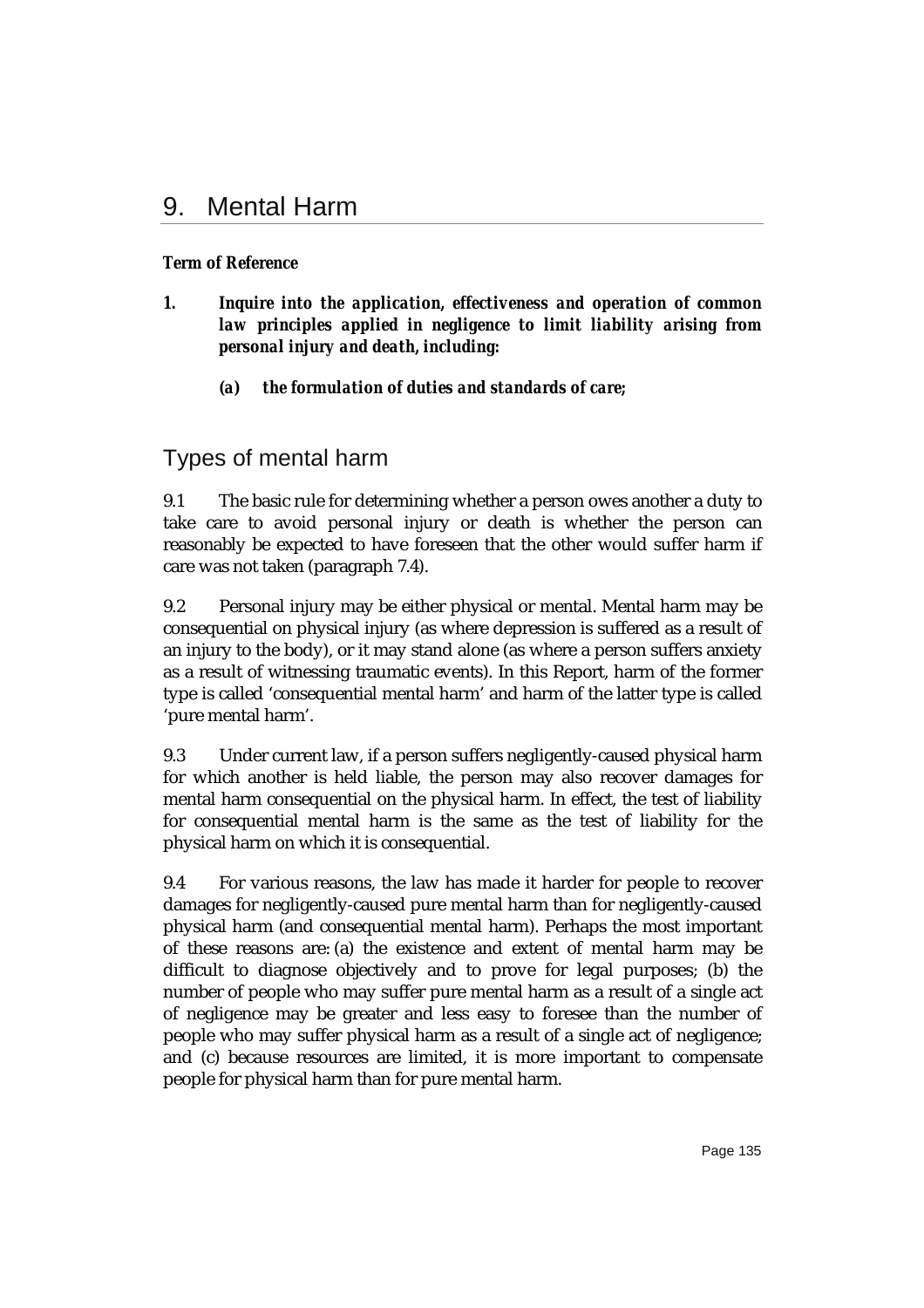## Pure mental harm

## Recognised psychiatric illness

9.5 There is another very important difference between the current law's treatment of consequential mental harm on the one hand, and pure mental harm on the other. The law adopts a more restrictive definition of mental harm for the purposes of compensating for pure mental harm than for the purposes of compensating for consequential mental harm. The rule is that pure mental harm will attract compensation only if the harmed person has suffered a 'recognised psychiatric illness' (or 'condition'). This rule has the effect that expert evidence is normally required to establish whether damages are recoverable for pure mental harm. (We will return to this issue in paragraphs 9.40-9.41.) By contrast, any mental harm may attract compensation if it is consequential on physical harm. (We will return to this issue in paragraphs 9.34-9.39.)

9.6 The law draws the distinction between psychiatric illness and other mental harm because, it is said, medicine also draws that distinction. However, current law gives no guidance as to how it is to be established, for legal purposes, that a person is suffering from a psychiatric illness. It often seems to be assumed that whether someone is suffering from a mental illness is a purely medical question. However, the concept of illness is, to some extent, a social construction, and the catalogue of mental illnesses is not closed. For instance, post-traumatic stress disorder has been recognised as a mental illness only for about the past 25 years. A diagnostic tool that is frequently used in legal contexts is DSMIV — the *Diagnostic and Statistical Manual of Mental Disorders*. However, this publication was intended as a tool for use in clinical contexts, and not for forensic purposes. Indeed, the introduction to the *Manual* warns against its use in legal contexts.<sup>1</sup>

9.7 As a result of its consultations, the Panel has reached the conclusion that the lack of suitable forensic criteria of mental illness is a serious cause of dissatisfaction with the current law amongst various interested groups. For this reason, the Panel recommends that a panel of experts, including experts in forensic psychiatry and psychology, be appointed to develop a set of guidelines, for use in legal contexts, for the assessing whether a person has suffered a recognised psychiatric illness. These guidelines should be given formally-recognised status.

<sup>1</sup> There is a useful discussion of this issue in the judgment of Hayne J in *Tame v New South Wales* [2002] HCA 35, [285]-[297].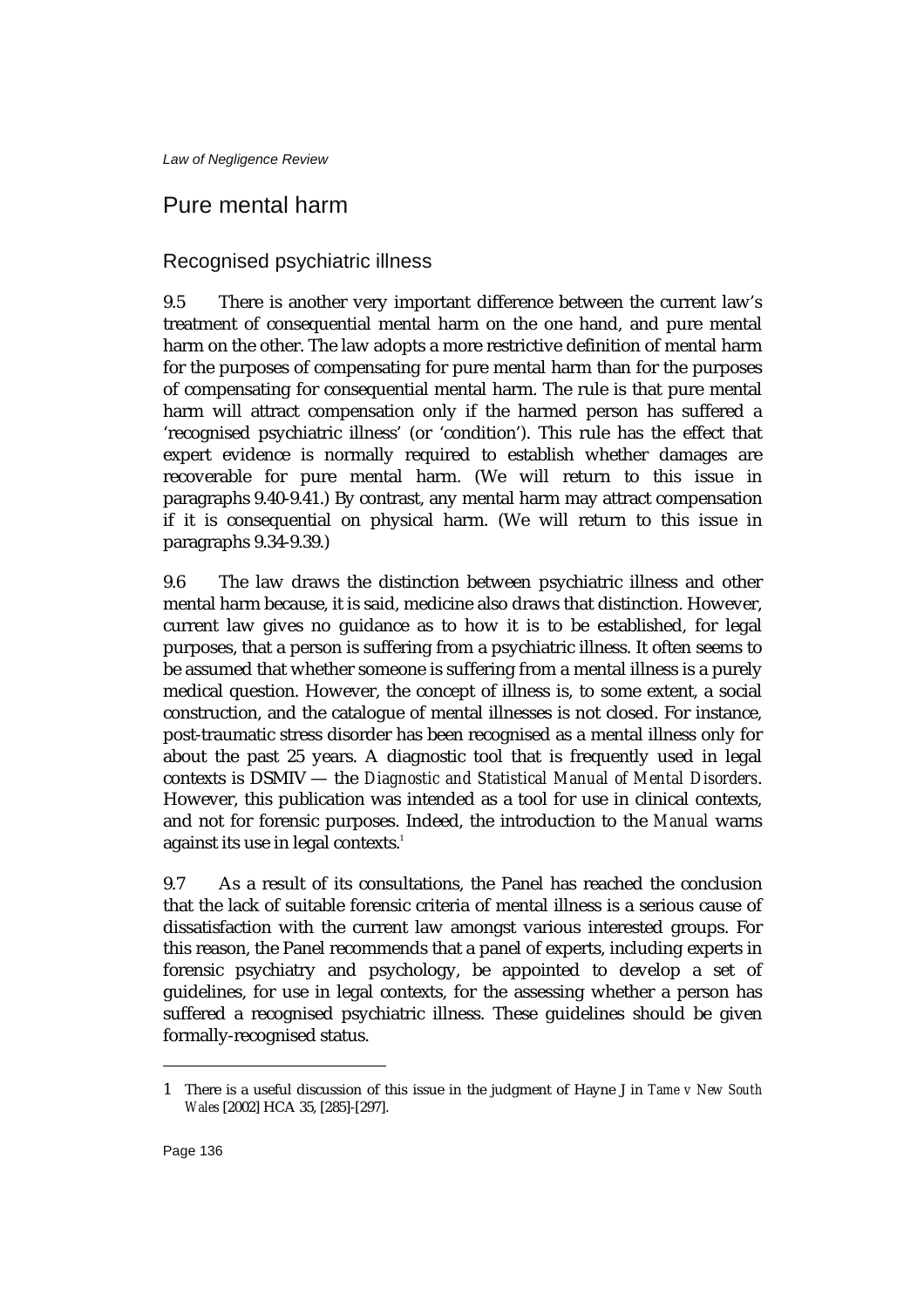### **Recommendation 33**

**A panel of experts (including experts in forensic psychiatry and psychology) should be appointed to develop guidelines, for use in legal contexts, for assessing whether a person has suffered a recognised psychiatric illness.**

The duty to take care to avoid causing pure mental harm

9.8 The rules governing liability to pay damages for negligently-caused pure mental harm have changed considerably in the past century as medical understanding of the mind has developed and as social attitudes to mental illness have changed. For present purposes, it is not necessary to trace these changes. It is only necessary to discuss current Australian law on this topic. The High Court has very recently given detailed consideration to this area of the law in *Tame v New South Wales* and *Annetts v Australian Stations Pty Ltd* [2002] HCA 35, which were both claims for pure mental harm.

9.9 One of the claims (*Tame*) concerned a woman who suffered pure mental harm as a result of learning of a false statement in a police report to the effect that she had been driving under the influence of alcohol. The other claim (*Annetts)* involved parents who suffered mental harm as a result of learning, after a long wait for reliable information, that their 16-year old son had died in tragic circumstances.

9.10 The claim in *Tame* failed for three main reasons: first, (in the words of Gummow and Kirby JJ), the plaintiff's reaction was 'extreme and idiosyncratic' (para [233]) and not such as a person of 'normal fortitude' would have suffered; secondly, the possibility of conflict between the duty of police to investigate crime and a common law duty not to cause suspects mental harm by making false statements; and, thirdly, the imposition of liability for negligence in such a situation would generate incoherence between the law of negligence and the law of defamation.

9.11 The claim in *Annetts* succeeded. The Court observed that the parents were in a 'special relationship' with the defendant based on an undertaking made by the defendant (the son's employer) to the parents to take quasi-parental care of their son. It was foreseeable, so the Court held, that persons of normal fortitude would suffer mental harm as a result of what the parents had been through.

9.12 It is important to note that the issue in these cases was whether the defendant owed a duty to the plaintiff to take care not to cause the plaintiff mental harm. The issue was not whether the defendant had taken reasonable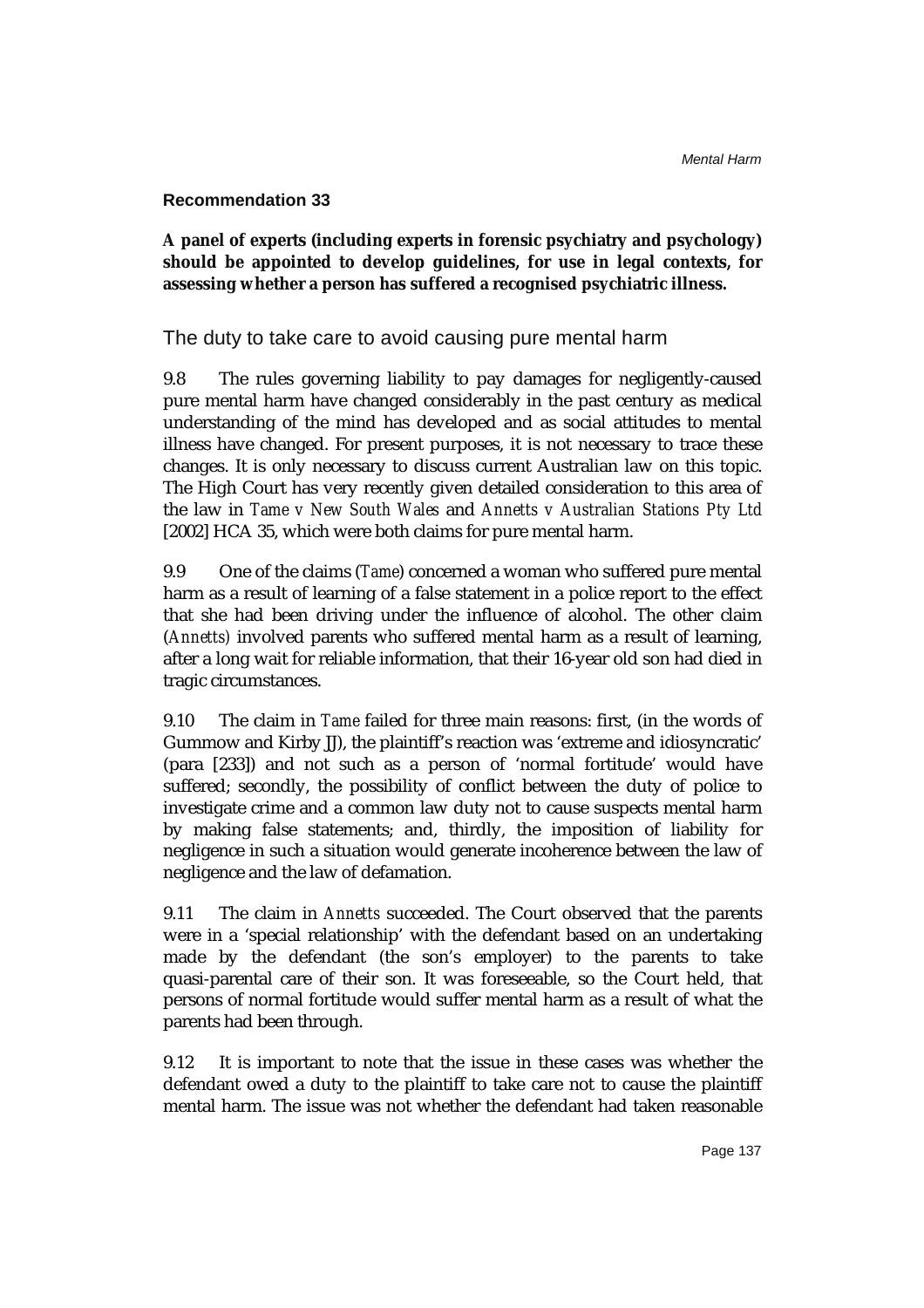care, nor did it concern the extent of liability for mental harm. If a person owes no duty to take care to avoid causing another mental harm, the person cannot be liable for mental harm caused to the other even if it was the result of the person's negligence. As noted earlier, the basic rule is that a person owes a duty to take care to avoid causing another personal injury (including consequential mental harm) or death if the person could reasonably be expected to have foreseen that if care was not taken, the other might be injured. However, traditionally this rule has not applied to pure mental harm. At various times, the law has said that a duty to avoid causing mental harm would be imposed only in relation to harm caused by 'shock'; that this duty was owed only to persons who were physically near to the scene of the 'shocking' events at the time they occurred, or who witnessed their 'immediate aftermath'; and that the duty was owed only to those who witnessed the shocking events or their aftermath with 'their own unaided senses'. All of these preconditions for the existence of a duty to take care to avoid causing mental harm were jettisoned, *as preconditions,* in *Tame/Annetts*.

9.13 The fundamental proposition which *Tame/Annetts* seems to establish is that reasonable foreseeability of mental harm is the only *precondition* of the existence of a duty of care. It also establishes, however, that a duty of care to avoid mental harm will be owed to the plaintiff only if it was foreseeable that a person of 'normal fortitude' might suffer mental harm in the circumstances of the case if care was not taken. This test does not require the plaintiff to be a person of normal fortitude in order to be owed a duty of care. It only requires it to be foreseeable that a person of normal fortitude in the plaintiff's position might suffer mental harm. In this sense, being a person of normal fortitude is not a precondition of being owed a duty of care.

9.14 The phrase 'the circumstances of the case' includes matters such as whether or not the mental harm was suffered as the result of a sudden shock; whether the plaintiff was at the scene of shocking events, or witnessed them or their aftermath; whether the plaintiff witnessed the events or their aftermath with his or her own unaided senses; whether or not there was a pre-existing relationship between the plaintiff and the defendant (as in *Annetts)*; the nature of the relationship between the plaintiff and any person killed, injured or put in peril; and so on. None of these factors represents a precondition of being owed a duty of care. But they are all relevant to deciding whether the defendant ought to have foreseen that a person of normal fortitude might suffer a recognised psychiatric illness if care was not taken. That is, they are relevant to whether the defendant owed the plaintiff a duty of care.

9.15 The basic idea underlying the approach of the High Court in *Tame/Annetts* is that people vary in terms of psychological vulnerability, and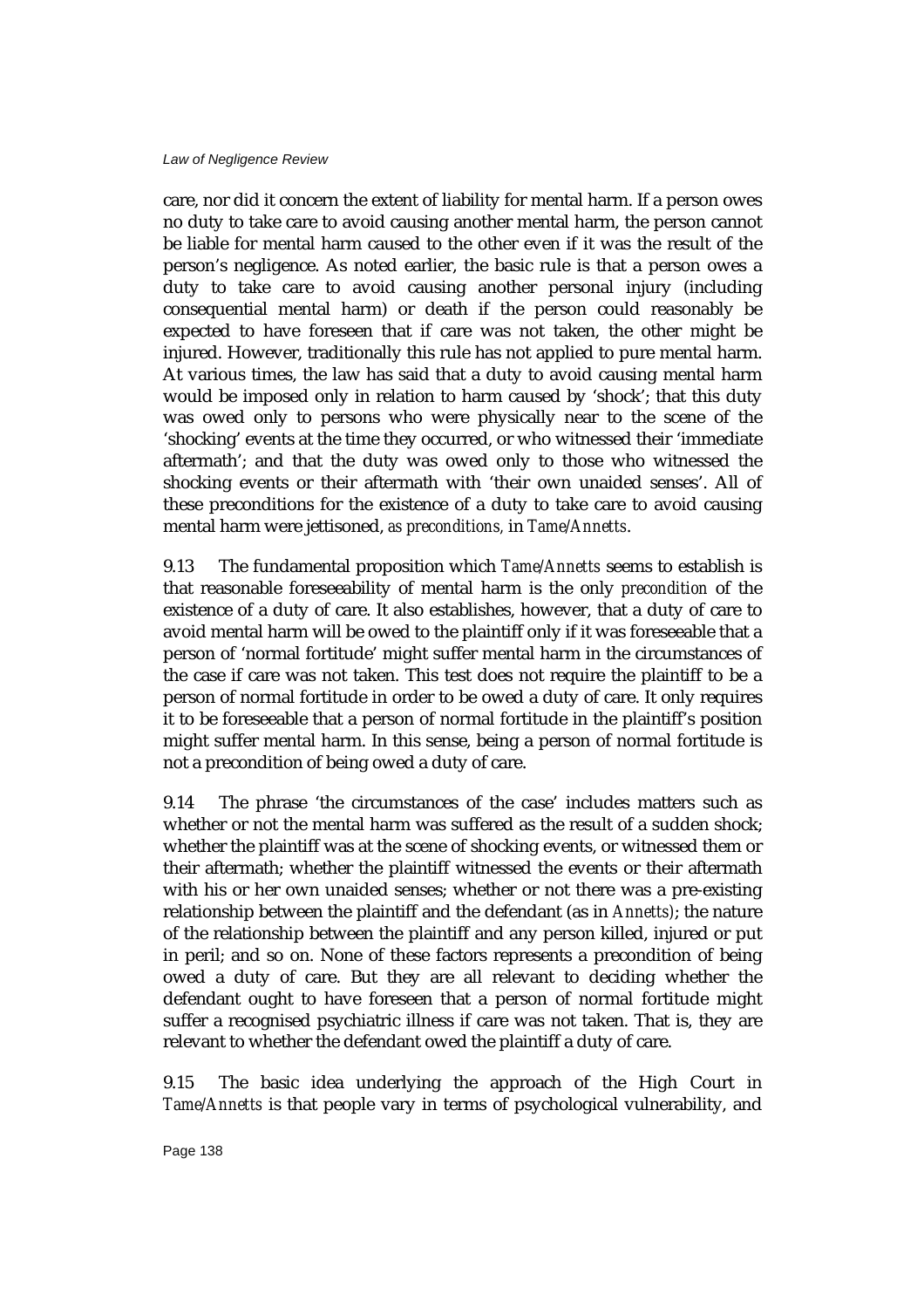that as a general rule, it is unreasonable to expect others to take greater precautions than would be necessary to protect the normally vulnerable (that is, people of 'normal fortitude'). It is essential to understand that while the incidence of various mental illnesses in the general population may be relevant to the concept of 'normal fortitude', this concept is ultimately a legal, not a scientific, one. It is no more scientific than the concept of the reasonable person. It has a significant evaluative element, and its function is to allocate legal responsibility for mental harm rather than to assist in the diagnosis of mental illness for clinical or epidemiological purposes.

9.16 In fact, the law takes the same attitude to physical vulnerability. People vary in terms of physical vulnerability, but a person (the defendant) will owe another (the plaintiff) a duty to take care not to cause the plaintiff physical harm only if the defendant ought to have foreseen that a person of normal physical vulnerability might suffer harm if care was not taken.<sup>2</sup>

9.17 Physical and mental harm are treated similarly in another respect, too. In a well-known English case a motor mechanic who had sight in only one eye lost the sight of the other eye when a piece of metal flew into it.<sup>3</sup> The issue was whether the plaintiff's employer was negligent in not providing him with goggles. The employer knew that the plaintiff had the sight of only one eye; and it was held that even if it would not have been negligent not to provide goggles for a worker who had the sight of both eyes, it was negligent not to provide them for a worker who was known to have sight in only one eye. This was because loss of the sight of an eye is a much more serious harm to a person with sight in only one eye than to a person who has the sight of both eyes. In determining how serious the consequences of the materialisation of a risk might be for a particular person, it is obviously relevant to consider how vulnerable the person is. The reasonable person cannot normally be expected to take precautions to protect the abnormally vulnerable. But it may be reasonable to expect such precautions of a person who knows (or ought to know) about the vulnerability. In *Tame/Annetts* it was similarly said that a person might owe a duty of care to someone who was abnormally vulnerable psychologically, even if no duty would be owed to a normally vulnerable person, if the person knew that the other was abnormally vulnerable.

9.18 The law about liability for mental harm on the one hand, and physical harm on the other, is similar in a third important respect. In determining the extent of liability for harm caused by negligence in breach of a duty of care, the

<sup>2</sup> *Levi v Colgate-Palmolive Pty Ltd* (1941) 41 SR (NSW) 48.

<sup>3</sup> *Paris v Stepney Borough Council* [1951] AC 367.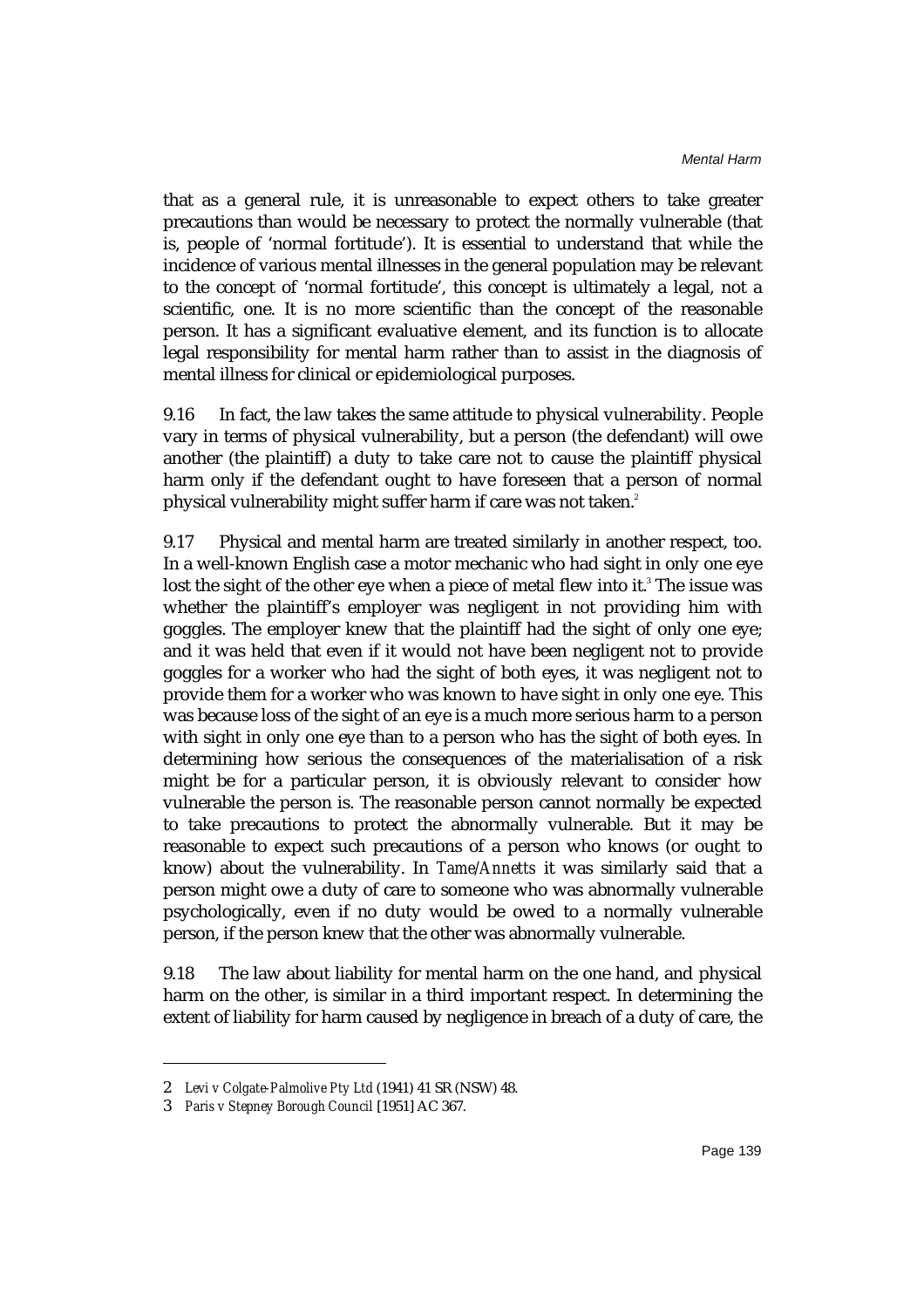rule is that the defendant must 'take the plaintiff as found'. This means that the defendant is liable for all the harm suffered by the plaintiff even if it is greater than would have been suffered by a person of normal physical or mental vulnerability. In relation to physical harm, this rule is sometimes called the 'egg-shell skull rule'; and in relation to mental harm, the 'egg-shell personality rule'. The High Court in *Tame/Annetts* confirmed that the 'take-as-found' rule applies to liability for mental harm. In other words, a plaintiff's abnormal vulnerability is taken into account in determining the extent of liability even though it is ignored both in relation to duty of care (as in *Tame*) and standard of care (as in *Paris v Stepney Borough Council*),<sup>4</sup> unless it was known (or ought to have been known) to the defendant. This means that provided a duty was owed to an abnormally vulnerable person and the duty was breached, the person may recover damages for harm which the normally vulnerable person would not have suffered.

Should there be further restrictions on liability for pure mental harm?

9.19 It would seem, therefore, that Australian law has now reached the point where the basic principles governing liability for mental harm are essentially the same as those governing liability for physical harm. The common underlying idea is that what people can reasonably be expected to foresee, and the care that they can reasonably be expected to take, must be judged relative to the normally vulnerable plaintiff. The abnormally vulnerable are entitled only to the same care as the normally vulnerable unless the defendant knew (or ought to have known) that the plaintiff in particular was abnormally vulnerable. The question that this raises in the context of the Panel's Terms of Reference is whether the current state of the common law imposes satisfactory limits on liability for mental harm. In practical terms, the question is whether liability for pure mental harm should be subject to preconditions of the sort that existed before *Tame/Annetts* was decided.

9.20 Under s 4 of the New South Wales *Law Reform (Miscellaneous Provisions) Act 1944* (and similar legislation in the Australian Capital Territory and the Northern Territory), a parent or spouse of a person killed, injured or put in peril by the wrong of another may recover for 'mental or nervous shock' resulting from the wrong. In addition, any other member of the person's 'family' may recover if the person was killed, injured or put in peril 'within the sight and hearing' of the family member. At the time it was enacted, this provision probably extended, rather than restricted, the scope of common law

<sup>4</sup> [1951] AC 367.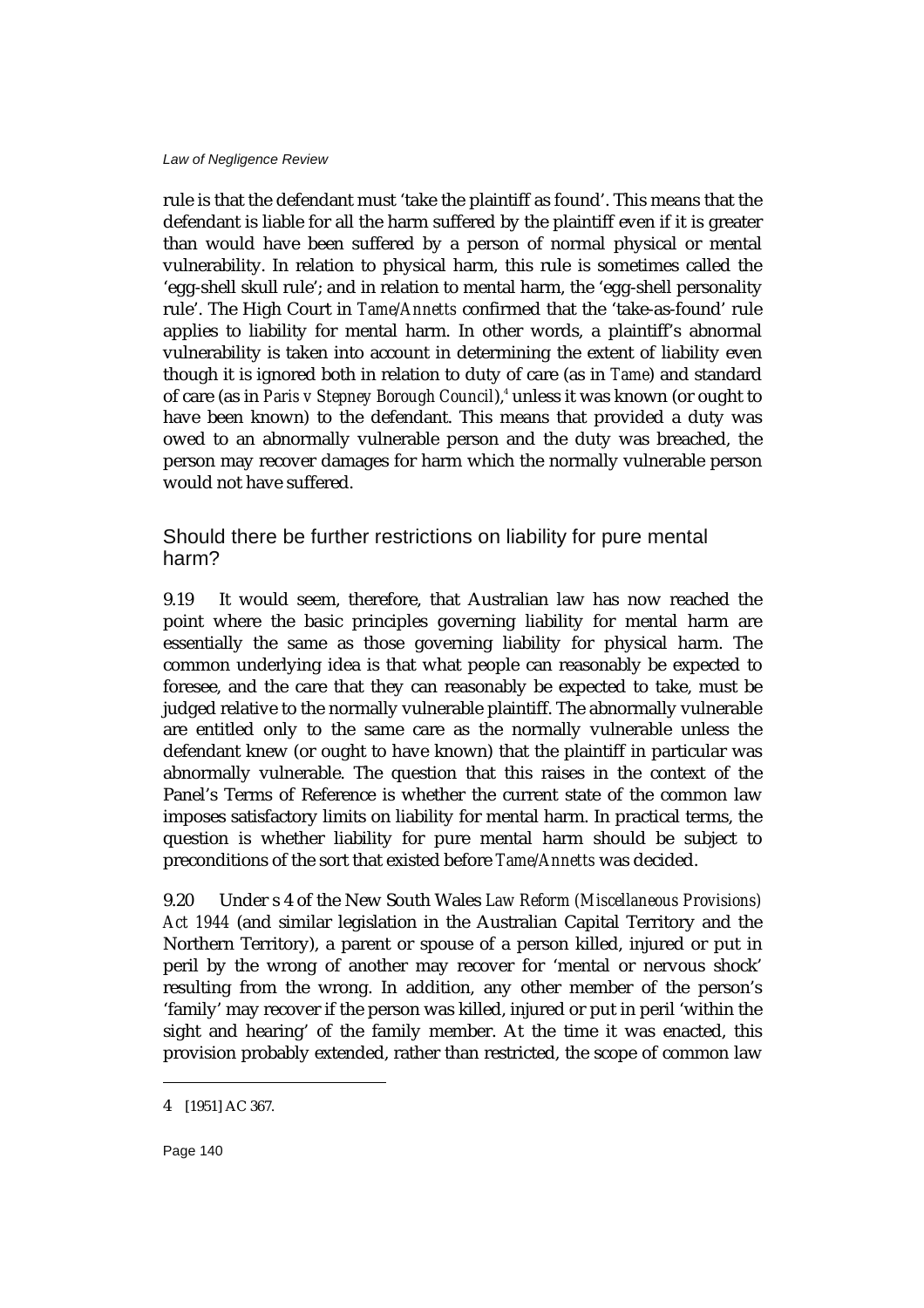liability for mental harm. Now, however, the common law is wider than this provision in important respects.

9.21 Under s 141 of the New South Wales *Motor Accidents Compensation Act 1999*, damages for pure mental harm can be awarded 'in respect of a motor accident' only in favour of (a) a person who suffered 'injury' in the accident *and* was either the driver of or a passenger in a car 'involved in the accident' or was present at the scene when the accident occurred; or (b) a parent, spouse, brother, sister or child of a person killed or injured in the accident.

9.22 More recently, it has been proposed (in clause 69 of a consultation draft of the Civil Liability Amendment (Personal Responsibility) Bill 2002 (NSW)) that in relation to an incident in which a person is killed or injured through the fault of another, only a 'bystander' or a 'close relative of the victim' may recover damages for pure mental harm.

9.23 It should be noted that these provisions only deal with cases where pure mental harm is suffered by one person as a result of the imperilling, injuring or killing of another. They do not deal, for instance, with the sort of case that was the subject of the claim in *Tame* (as opposed to *Annetts)* or with 'workplace stress' claims. There are no existing statutory provisions that impose limitations, additional to those developed in *Tame/Annetts*, on liability for pure mental harm in cases of work-related stress (for instance).

9.24 Leaving this issue aside, in assessing such provisions it needs to be borne in mind that an important reason why such limitations on liability have been abandoned by the common law is that they appear to many to be arbitrary and unprincipled, and that their only aim and effect is to limit the potential number of claims for pure mental harm. This is a particular problem when the limitations in question are imposed by the common law which, it is widely thought, should be based on 'reason' and 'principle', not pragmatism or political considerations. It is just such a principled basis of liability for pure mental harm that the High Court sought and found in *Tame/Annetts*. The problem of 'arbitrariness' is not so great when such limitations are imposed by statute because they can be justified on grounds of distributive and social justice to which courts generally are wary of appealing. But this may not remove the perception that such limitations are essentially arbitrary and, to that extent, unfair.

9.25 Nevertheless, it would be possible further to limit liability for pure mental harm, in cases where harm is suffered by one person as a result of another being imperilled, injured or killed, by requiring the former to be in a particular relationship with the latter, such as that of parent, child or spouse. A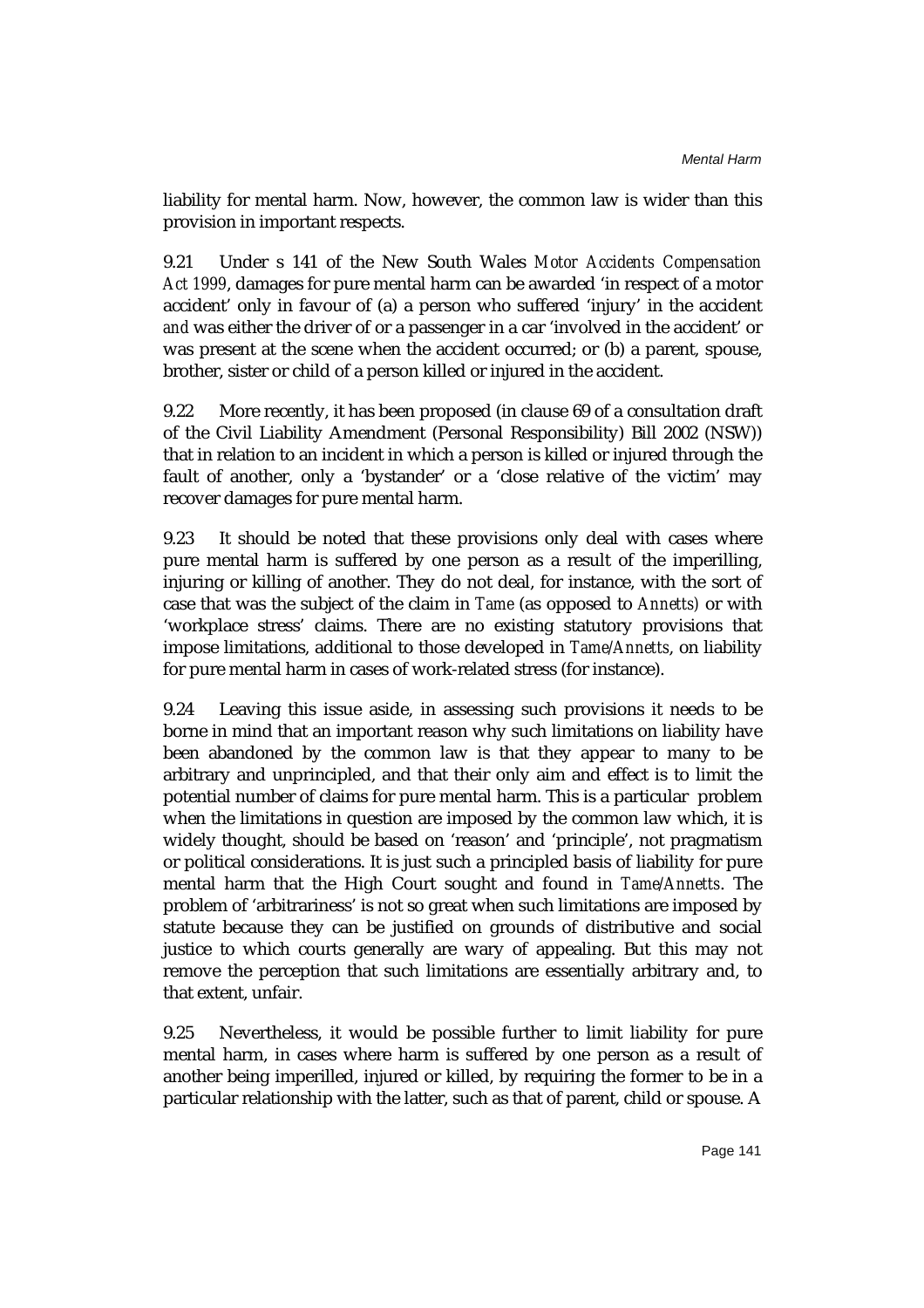difficulty with this approach (from the point of view of principle) is that it may not be possible to specify all the desired relationships in terms of existing legal definitions and without resorting to an evaluative concept such as 'close relationship'. Such evaluative concepts are undesirable in this context because they necessitate the forensic examination and assessment of the nature and quality of intimate human relationships in a way that may bring the law into disrepute.

9.26 It might also be argued that the 'list of eligible relationships' approach imposes unnecessarily restrictive limitations on liability for pure mental harm in light of the emphasis that is now placed by the common law on the concept of the person of normal fortitude, coupled with the increased emphasis on reasonableness in Recommendation 28 (about standard of care). These should have the effect of significantly limiting the scope of liability for mental harm in a way that is both principled and consistent with the objectives of the Terms of Reference.

9.27 Because of the difficulty of justifying a list of relationships in a principled way, the Panel does not recommend such a list. However, we understand that governments may think that legislation enacting such a list would be desirable. For that purpose, we suggest that the following list might be appropriate to specify the required relationship between the person imperilled, injured or killed and the person who suffered pure mental harm as a result of that person being imperilled, injured or killed:

- (a) A parent, or a person who stands *in loco parentis*, to the person imperilled, injured or killed.
- (b) The husband or wife of, or any person living on a *bona fide* domestic basis with, the person imperilled, injured or killed at the time of the relevant events.
- (c) A natural, half or step sister or brother of the person imperilled, injured or killed.
- (d) A natural, adopted or step son or daughter of the person imperilled, injured or killed.

9.28 Whether or not a legislative list of relationships is enacted for cases in which a person suffers pure mental harm as a result of another being imperilled, injured or killed, the Panel is of the opinion that the objectives of the Terms of Reference would be promoted by a legislative statement of what we consider to be the current state of the law about when a duty is owed to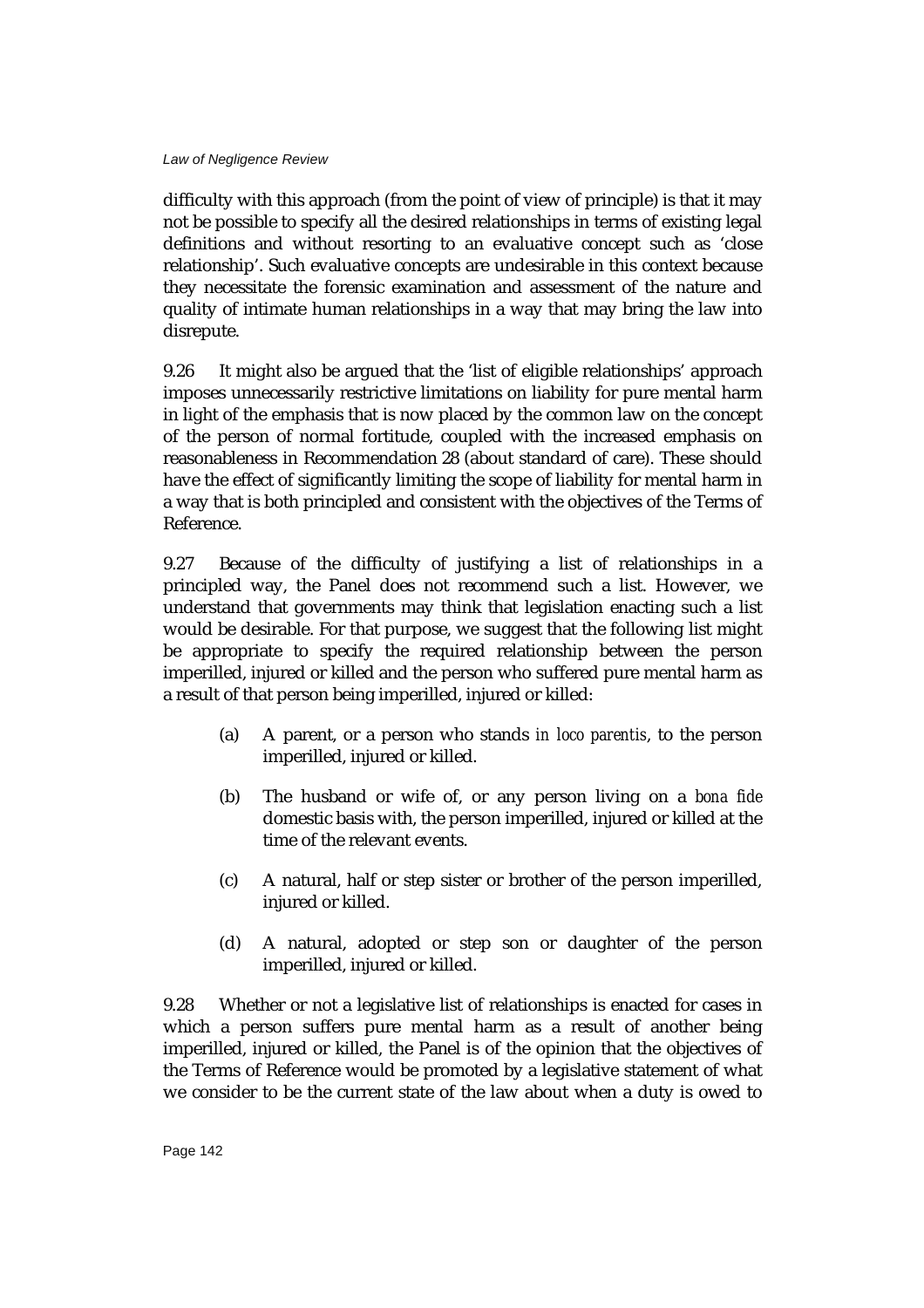take care to avoid causing pure mental harm. That statement would embody the following principles:

- (a) There can be no liability for pure mental harm (that is, mental harm that is not a consequence of physical harm suffered by the mentally-harmed person) unless the mental harm consists of a recognised psychiatric illness.
- (b) A person (the defendant) does not owe another (the plaintiff) a duty to take care not to cause the plaintiff pure mental harm unless the defendant ought to have foreseen that a person of normal fortitude might, in the circumstances, suffer a recognised psychiatric illness if reasonable care was not taken.
- (c) For the purposes of (b), the circumstances of the case include matters such as:
	- (i) whether or not the mental harm was suffered as the result of a sudden shock;
	- (ii) whether the plaintiff was at the scene of shocking events, or witnessed them or their aftermath;
	- (iii) whether the plaintiff witnessed the events or their aftermath with his or her own unaided senses:
	- (iv) whether or not there was a pre-existing relationship between the plaintiff and the defendant; and
	- (v) the nature of the relationship between the plaintiff and any person killed, injured or put in peril.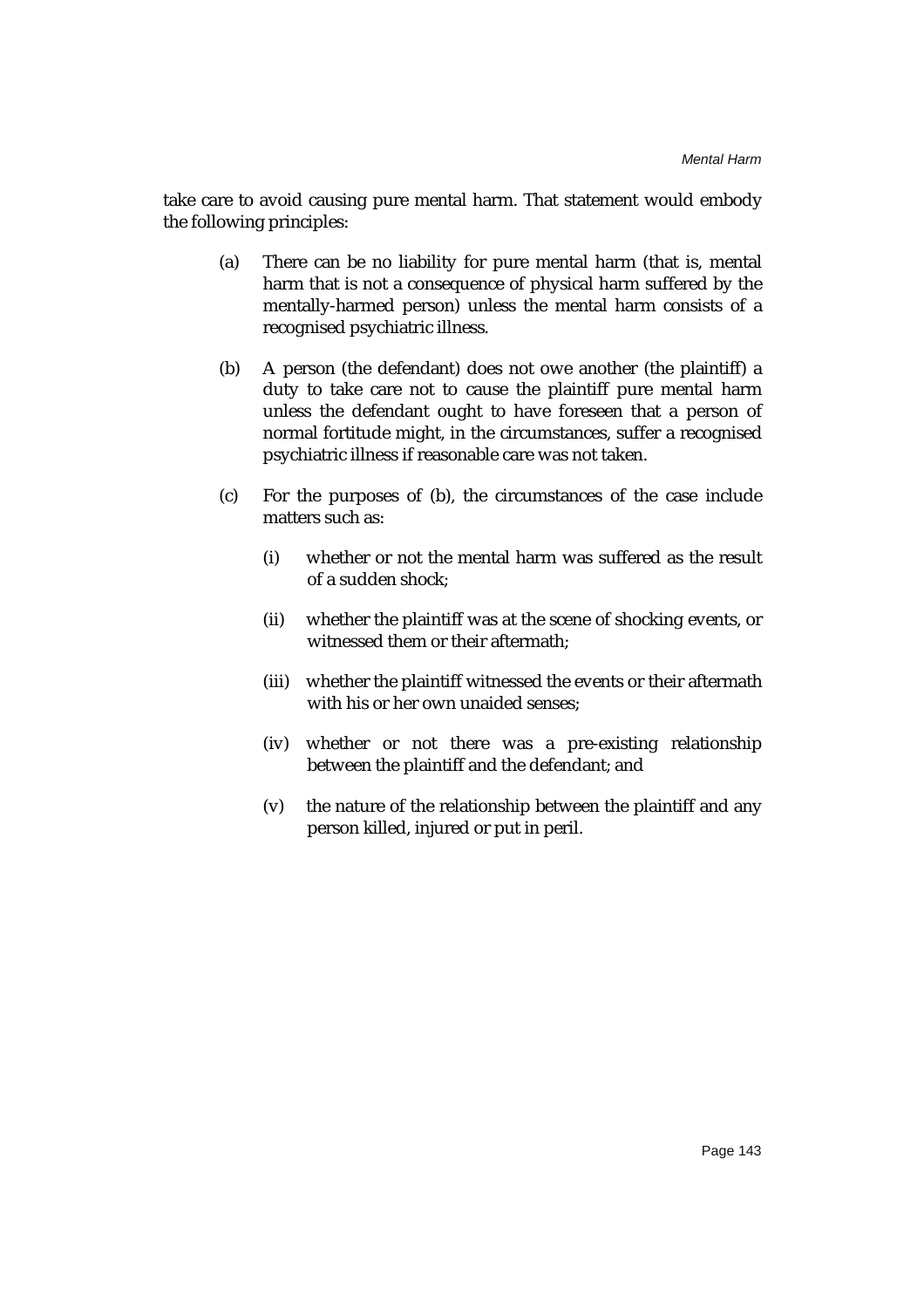#### **Recommendation 34**

**The Proposed Act should embody the following principles:**

- **(a) There can be no liability for pure mental harm (that is, mental harm that is not a consequence of physical harm suffered by the mentally-harmed person) unless the mental harm consists of a recognised psychiatric illness.**
- **(b) A person (the defendant) does not owe another (the plaintiff) a duty to take care not to cause the plaintiff pure mental harm unless the defendant ought to have foreseen that a person of normal fortitude might, in the circumstances, suffer a recognised psychiatric illness if reasonable care was not taken.**
- **(c) For the purposes of (b), the circumstances of the case include matters such as:**
	- **(i) whether or not the mental harm was suffered as the result of a sudden shock;**
	- **(ii) whether the plaintiff was at the scene of shocking events, or witnessed them or their aftermath;**
	- **(iii) whether the plaintiff witnessed the events or their aftermath with his or her own unaided senses;**
	- **(iv) whether or not there was a pre-existing relationship between the plaintiff and the defendant; and**
	- **(v) the nature of the relationship between the plaintiff and any person killed, injured or put in peril.**

Mental harm resulting from breach of a contractual duty

9.29 In *Annetts*, one of the factors that weighed in favour of the imposition of a duty of care was that the incidents that gave rise to the mental harm took place against the background of a pre-existing relationship between the plaintiffs and the defendant. This partly explained the parents' reaction and justified the finding that the defendant ought to have foreseen that parents of normal fortitude might suffer a recognised psychiatric illness if the employer did not take care of their son as the employer had undertaken to do. The relationship in this case was not contractual; but a contract can provide the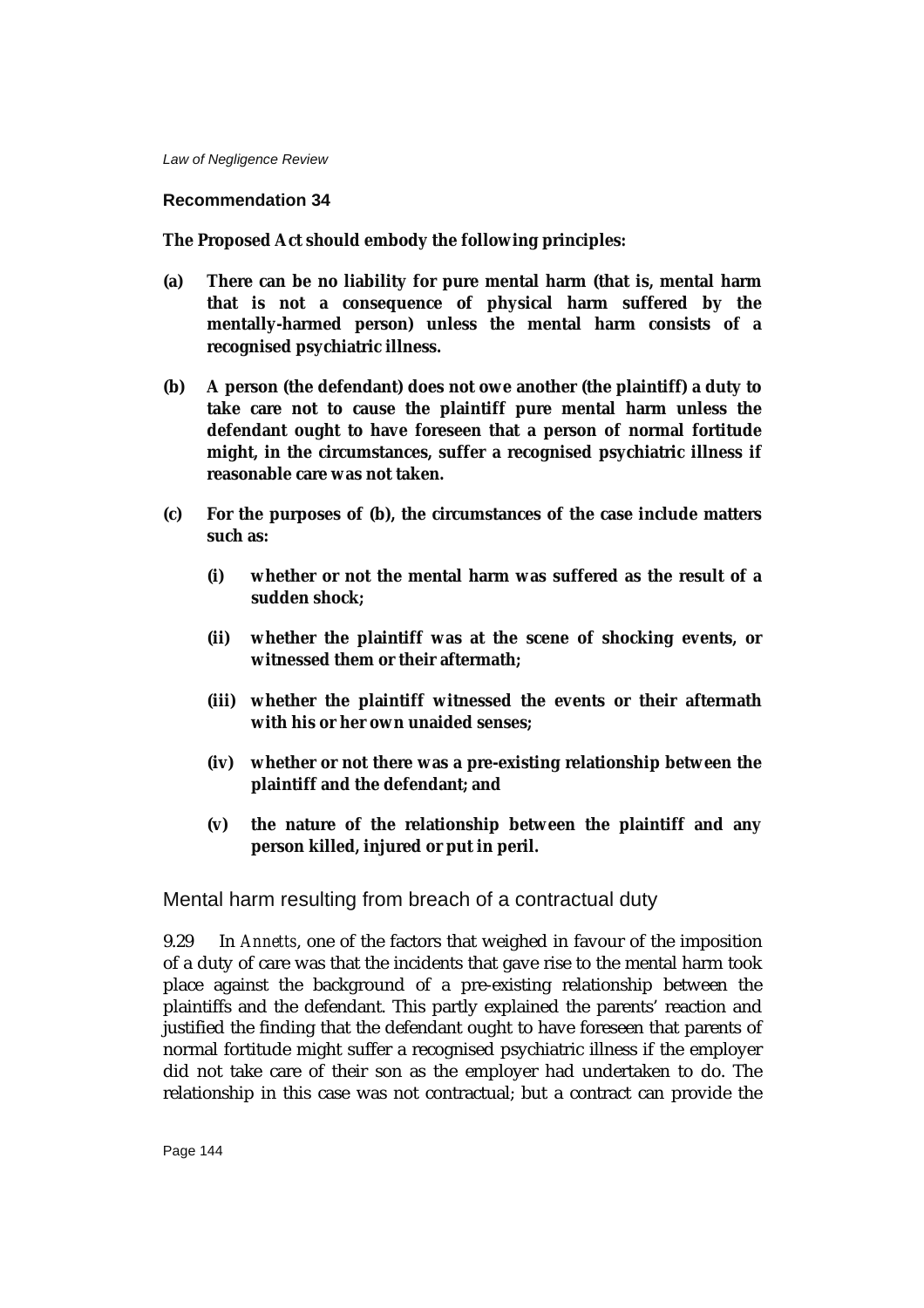basis for imposing on one contracting party a duty to take care not to cause pure mental harm to the other contractor. Claims for pure mental harm resulting from workplace stress fall into this category: the duty of care owed by the employer to the employee to take care to avoid causing the employee pure mental harm is one aspect of the employer's general duty of care to employees.

9.30 An important question that was left open in *Annetts* is whether the normal fortitude test applies in cases where the duty to take care to avoid causing the other contracting party pure mental harm is contractual. In the United Kingdom it has been held that special rules that limit liability for pure mental harm do not apply to cases where an employee sues the employer for pure mental harm resulting from a breach of the employer's contractual duty of care.<sup>5</sup> In the Panel's view, this position is undesirable and hard to justify as a matter of principle. Consistently with Recommendation 2, we can see no reason why plaintiffs who can found their claims for damages for negligently-caused pure mental harm on a contract should be better off in this respect than plaintiffs who must found their claims on a non-contractual duty. We therefore recommend that it be expressly provided that the rules about when a duty of care to avoid pure mental harm arises are the same regardless of whether the claim for damages for pure mental harm is brought in tort, contract, under a statute (subject to express provision to the contrary) or any other cause of action.

#### **Recommendation 35**

### **The Proposed Act should embody the following principle:**

**The rules about when a duty to take reasonable care to avoid pure mental harm arises are the same regardless of whether the claim for pure mental harm is brought in tort, contract, under a statute (subject to express provision to the contrary) or any other cause of action.**

### The nature of the claim for pure mental harm

9.31 The claim for pure mental harm is an independent claim. Even in cases in which the harm occurs as a result of the imperilling, injuring or killing of another and where the claim in respect of mental harm is made against the person who was responsible for the injury, death or peril, the liability for mental harm is based on a duty owed to the person who suffers the mental

<sup>5</sup> *Sutherland v Hatton* [2002] IRLR 263.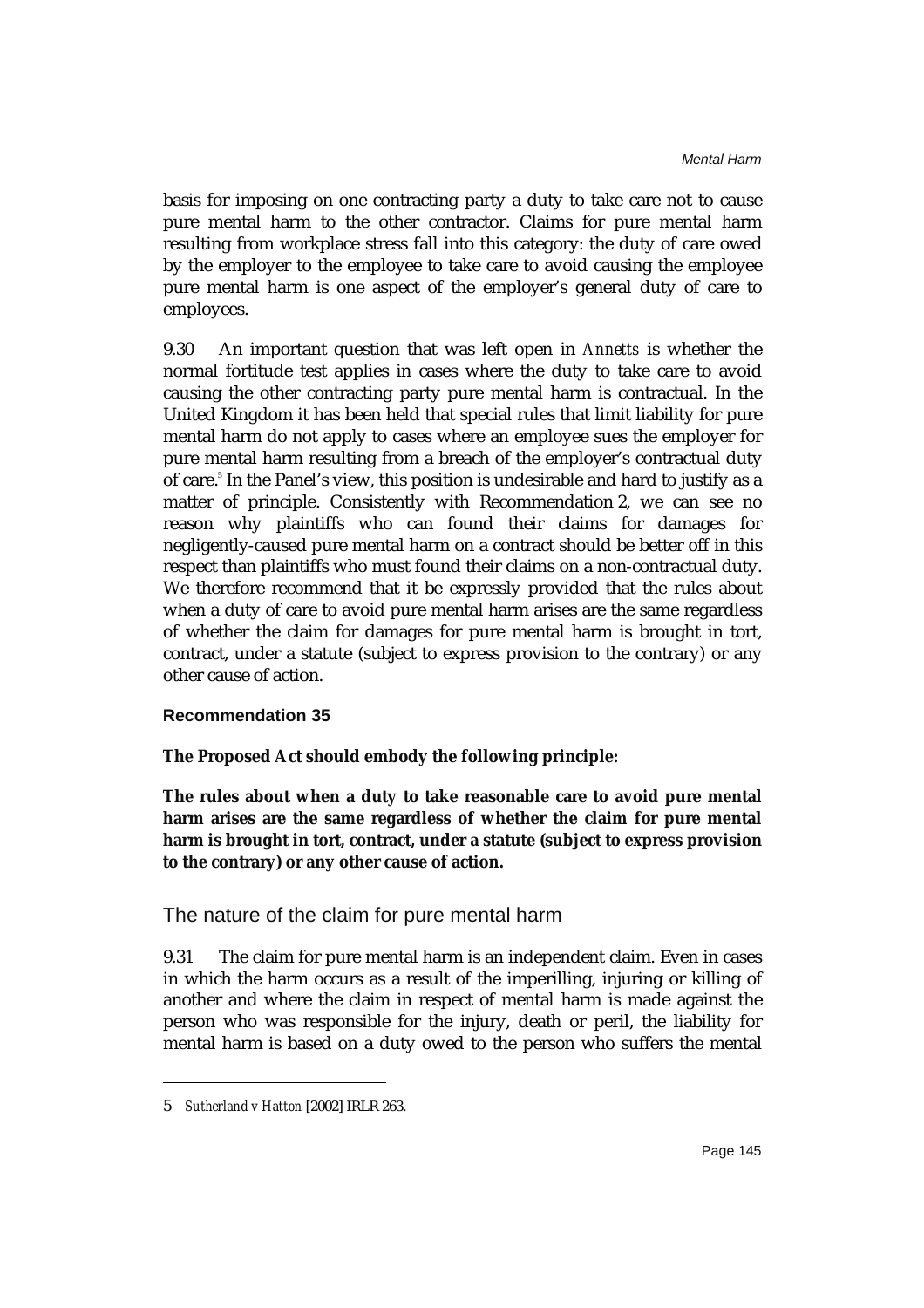harm. It is not dependent or built on a duty owed to the person injured, killed or imperilled.

9.32 Nevertheless, it has been proposed (in sub-clause 69(3) of the consultation draft of the Civil Liability Amendment (Responsibility) Bill 2002 (NSW)) that, where a plaintiff claims damages for pure mental harm arising out of an incident in which another was injured (or killed) — and where any damages awarded to the injured person (or his or her estate) would be reduced for contributory negligence on the ground that the person injured or killed was intoxicated — any damages awarded to the plaintiff for mental harm should be reduced by the same proportion.

9.33 Although this provision might seem hard to justify from the point of view of the person claiming damages for pure mental harm, from the defendant's point of view it might be thought only fair. Why should the defendant be required to pay full compensation for the mental harm suffered by the plaintiff when it can be said to be partly the fault of the person imperilled, injured or killed? The Panel therefore recommends a general provision to the effect that in a claim for damages for pure mental harm arising out of an incident in which a person was injured, killed or put in peril, any damages awarded should be reduced by the same proportion as any damages recoverable from the defendant by the injured person (or his or her estate) would be reduced.

### **Recommendation 36**

## **The Proposed Act should embody the following principle:**

**In an action for damages for negligently-caused pure mental harm arising out of an incident in which a person was injured, killed or put in peril as a result of negligence of the defendant, any damages awarded shall be reduced by the same proportion as any damages recoverable from the defendant by the injured person (or his or her estate) would be reduced.**

## Consequential mental harm

9.34 The current law is that if a person suffers mental harm consequential on physical harm, damages for the mental harm may be recovered regardless of whether the mental harm amounts to a recognised psychiatric illness, provided the defendant owed the plaintiff a duty to take care to avoid causing *physical harm*. In many cases, consequential mental harm gives rise only to a claim, and an award of damages, for non-economic loss (typically 'pain and suffering and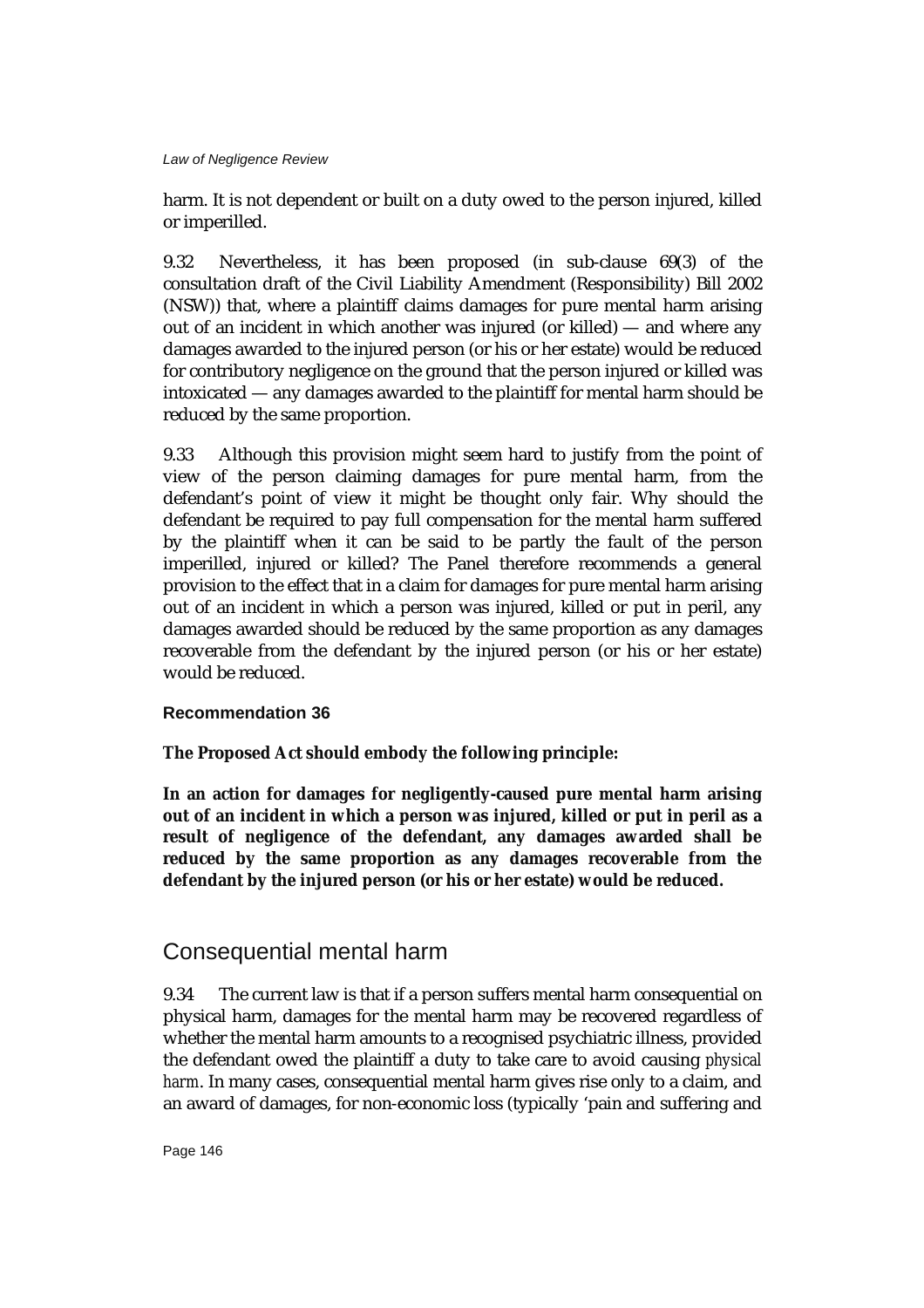loss of amenities'). We are not concerned with such cases here. We will consider such awards in our examination of the assessment of damages for personal injury in Chapter 13. Here we focus on cases where consequential mental harm gives rise to a claim for damages for economic loss, such as loss of income and the cost of care.

9.35 The fundamental issue to which such claims for special damages for consequential mental harm give rise is whether they should be subject to the same requirements as attach to claims for damages for pure mental harm, namely that (a) the mental harm must constitute a recognised psychiatric illness; and (b) the circumstances of the case must be such that the defendant ought to have foreseen that a person of normal fortitude might suffer a recognised psychiatric illness if reasonable care was not taken. The importance of this issue is most obvious in cases where the plaintiff suffers no permanent physical impairment — that is, where the only continuing effects of the negligence are mental rather than physical. Cases involving soft-tissue injuries provide widely-cited examples.

9.36 The Panel's considered opinion is that (a) damages for economic loss resulting from the negligent infliction of mental harm should be awarded only in respect of recognised psychiatric illness, even if the mental harm is consequential on physical injury; and (b) such damages should be recoverable only if the defendant ought to have foreseen that a person of normal fortitude might, in the circumstances, suffer a recognised psychiatric illness if reasonable care was not taken. In our view, the distinction between damages for non-economic loss and damages for economic loss is very important in this context. It seems unfair that a person who suffers consequential mental harm should be able to recover potentially very large amounts of damages for economic as well as non-economic loss, when a person who suffers precisely the same harm but without the accompanying physical harm should recover nothing for economic loss. The link between mental and physical harm does not seem sufficient to support this difference of treatment, especially in cases where the physical harm causes no permanent physical impairment.

9.37 It is important to note that the effect of our proposal is that in order to recover economic-loss damages for consequential mental harm, the plaintiff must establish that the defendant owed the plaintiff a duty to take care to avoid inflicting mental harm, as well as a duty to avoid inflicting physical harm. This duty in relation to mental harm is separate from, and independent of, the duty in relation to physical harm.

9.38 The question whether the defendant owed the plaintiff an independent duty to take care to avoid inflicting consequential mental harm would be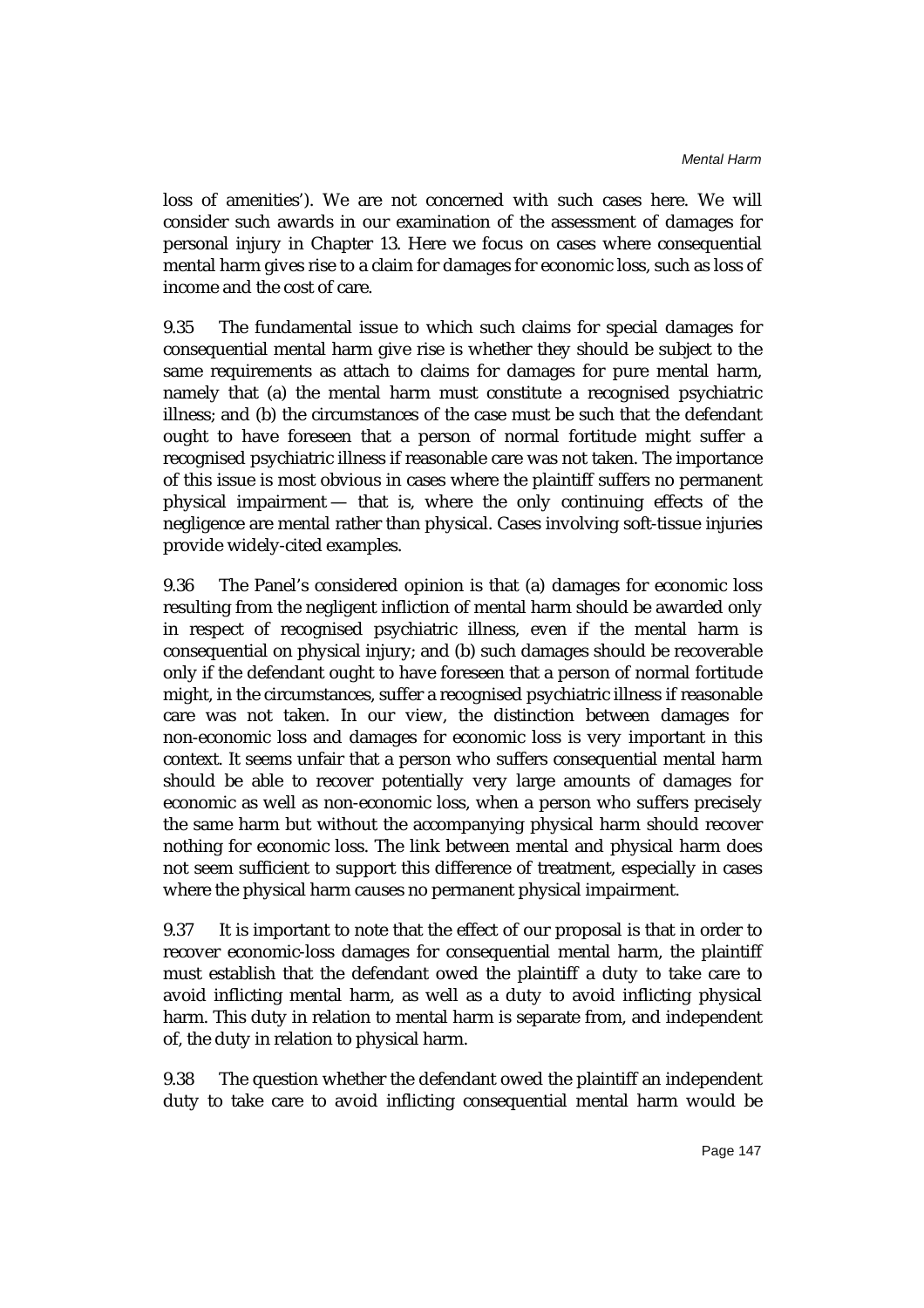determined by reference to all the relevant circumstances, including the physical injuries in fact suffered by the plaintiff.<sup>6</sup> That is, the question to be asked is: was it foreseeable, in the light of all the relevant circumstances, including the physical injuries in fact suffered by the plaintiff, that if care was not taken a person of normal fortitude, in the position of the plaintiff, might suffer consequential mental harm?

#### **Recommendation 37**

**The Proposed Act should embody the following principles:**

- **(a) Damages for economic loss resulting from negligently-caused consequential mental harm are recoverable only if:**
	- **(i) the mental harm consists of a recognised psychiatric illness; and**
	- **(ii) the defendant ought to have foreseen that a person of normal fortitude might, in the circumstances, suffer a recognised psychiatric illness if reasonable care was not taken**
- **(b) In determining the question of foreseeability in (a)(ii), the test is whether it was foreseeable, in the light of all the relevant circumstances, including the physical injuries in fact suffered by the plaintiff, that if care was not taken a person of normal fortitude, in the position of the plaintiff, might suffer consequential mental harm.**

9.39 If this Recommendation is implemented, it will promote the objectives of the Terms of Reference in a very significant way. Damages for economic loss resulting from consequential mental harm can be very large, even in cases where the plaintiff has suffered no permanent physical impairment. It is important, in the Panel's opinion, that claims for consequential mental harm should not be treated as parasitic on the associated claim for physical harm, and thereby be freed from the constraints that attach to other claims for mental harm. As a matter of principle, the Panel believes that the distinction drawn between physical and mental harm should be applied to consequential as well as to pure mental harm.

<sup>6</sup> Similarly, in determining whether the defendant owed the plaintiff a duty to take care to avoid inflicting pure mental harm as a result of imperilling, injuring or killing another, the question of foreseeability of mental harm has to be assessed in the light of all relevant circumstances including the nature of the actual events from which the mental harm allegedly resulted. To this extent, the existence of a duty of care is decided with the benefit of hindsight.